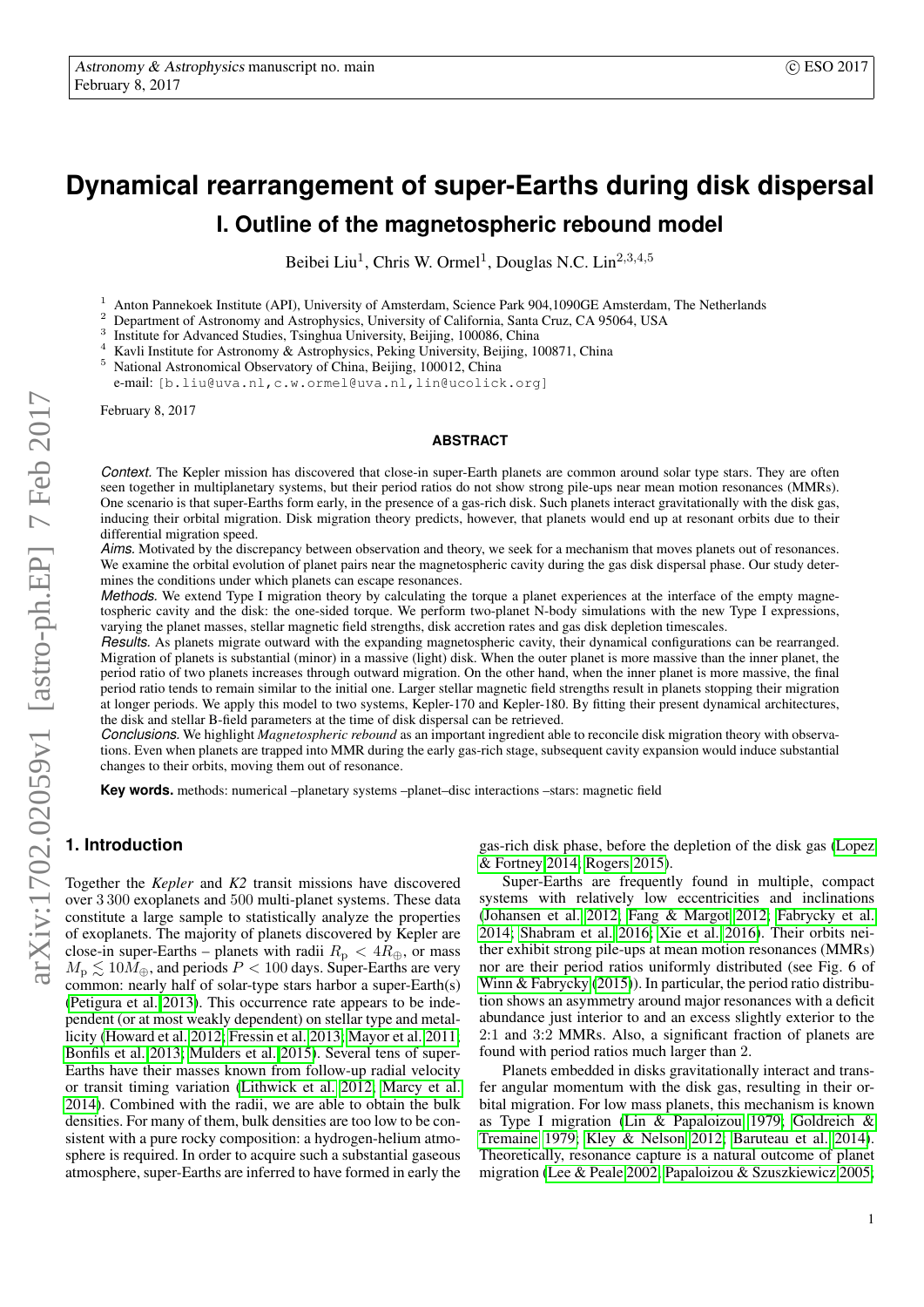[Pierens & Nelson 2008\)](#page-9-20). The existence of some resonant systems, like Kepler-223 [\(Mills et al. 2016\)](#page-9-21), proves the fidelity of disk migration theory. However, as mentioned above, statistically, the majority of super-Earths are not in MMRs. This discrepancy is a key mismatch between observation and theory.

Different scenarios have been proposed to explain the observed deviation from exact resonance. These include tidal damping of planets [\(Lithwick & Wu 2012;](#page-9-22) [Delisle et al. 2012;](#page-9-23) [Batygin & Morbidelli 2013;](#page-9-24) [Lee et al. 2013;](#page-9-25) [Xie 2014;](#page-10-2) [Delisle](#page-9-26) [et al. 2014\)](#page-9-26), planet mass growth [\(Petrovich et al. 2013\)](#page-9-27), interaction with planetesimals [\(Chatterjee & Ford 2015\)](#page-9-28), stochastic torques in turbulent disks [\(Rein 2012;](#page-9-29) [Batygin & Adams 2017\)](#page-9-30), planet-wake interaction [\(Baruteau & Papaloizou 2013\)](#page-9-31), and resonant overstability [\(Goldreich & Schlichting 2014;](#page-9-32) [Delisle et al.](#page-9-33) [2015\)](#page-9-33). But these models are mostly limited to small departures – at a few percent level – from resonance. Other scenarios [\(Ogihara & Ida 2009;](#page-9-34) [Cossou et al. 2014;](#page-9-35) [Ogihara et al. 2015\)](#page-9-36) propose that giant impacts scatter planets away from original resonances after the dispersal of the disk gas. However, these models may not be able to explain the above asymmetry around major resonances. The onset of this orbital instability also requires a sufficient amount of embryos (typically  $N \gg 2$ ) in a compact configuration at early stage. Nevertheless, neither of above scenarios have considered the influence of the stellar magnetic field.

T Tauri stars are magnetically active with observed field strengths of kilogauss-level at their surfaces [\(Johns-Krull 2007\)](#page-9-37). For comparison, the *current* B-field of the Sun is only 0.3 G. The stellar magnetic field will truncate the disk at the magnetospheric cavity radius [\(Koenigl 1991\)](#page-9-38). This radius is determined by equating the stellar magnetic torque with the viscous torque of the disk. Adopting parameters for a typical T Tauri star, the magnetospheric cavity radius is around 0.1 AU. The size of this cavity increases with time as the viscous torque diminishes during the disk dispersal. In this paper we explore how the expanding cavity affects the dynamical evolution of super-Earth planets.

We propose a new model – *magnetospheric rebound* – which considers the migration of planets near the magnetospheric cavity. Generally, during the disk dispersal, planets – trapped into MMR – can migrate outward together with the expanding magnetospheric cavity. However, when the cavity expansion rate is high or when the disk is no longer massive, the planet will be left behind. Therefore, each planet subsequently drops into the cavity at the time determined by their mass, the disk mass and the gas depletion timescale. As a consequence, planets can substantially alter their dynamical configuration with the cavity expansion during gas disk dispersal, in some cases resulting in the break-up of the MMR.

In this paper, we will test this *magnetospheric rebound* model by N-body simulations. The key parameters, apart from the planet masses, are the initial disk accretion rate, the gas disk depletion timescale, and the stellar magnetic field strength. In Sect. [2,](#page-1-0) we start by presenting the disk model and review the Type I migration torque formulas. In Sect. [3,](#page-5-0) we carry out numerical simulations and demonstrate the illustrated runs. Two observed Kepler systems are modelled in our parameter study in Sect. [4.](#page-7-0) Finally, we discuss the results and draw conclusions in Sect. [5.](#page-8-0)

# <span id="page-1-0"></span>**2. Method**

In this section, we give a description about the adopted disk model (Sect. [2.1\)](#page-1-1) including the magnetospheric cavity, which truncates the disk at a radius  $r_c$  (Sect. [2.2\)](#page-1-2), and provide expressions for the Type I torques that act on the planets (Sect. [2.3\)](#page-2-0). Section [2.4](#page-4-0) outlines under which conditions the model is applicable.

## <span id="page-1-1"></span>*2.1. Disk model*

We consider a disk model with a constant aspect ratio

$$
h = \frac{H}{r} = 0.025,\tag{1}
$$

where  $H$  is the disk scale height and  $r$  is the disk radius. The corresponding gas disk temperature is:

<span id="page-1-5"></span>
$$
T_g = \left(\frac{\mu h^2 G M_*}{r R_{\rm g}}\right) = 150 \left(\frac{r}{1 \text{ AU}}\right)^{-1} \text{ K},\tag{2}
$$

where G is gravitational constant,  $R<sub>g</sub>$  is gas constant,  $M_*$  is the stellar mass, and  $\mu$  is the molecular weight in the protoplanetary disk. The gas surface density  $(\Sigma)$  is derived from the gas accretion rate  $\dot{M}_g$  by the steady-state assumption for viscous disks  $(M_g = 3\pi \Sigma \nu)$ . We use the [Shakura & Sunyaev](#page-9-39) [\(1973\)](#page-9-39)  $\alpha$  prescription for viscosity,  $\nu = \alpha_{\nu} H^2 \Omega$ , where  $\Omega$  is the Keplerian angular frequency. We focus on the migration of close-in super-Earths where the disk region is primarily MRI turbulent. Therefore,  $\alpha_{\nu} = 10^{-2}$  is adopted in this paper. The gas surface density is then given by

<span id="page-1-4"></span>
$$
\Sigma = 75 \left( \frac{\dot{M}_g}{10^{-9} \text{ M}_{\odot} \text{ yr}^{-1}} \right) \left( \frac{\alpha_{\nu}}{10^{-2}} \right)^{-1} \left( \frac{r}{0.1 \text{ AU}} \right)^{-0.5} \text{ g cm}^{-2}.
$$
\n(3)

Our study concerns the late phase of disk evolution when the gas disk dispersal takes place. We assume the disk gas accretion rate follows:

$$
\dot{M}_{\rm g} = \dot{M}_{\rm g0} \exp\left[-t/\tau_{\rm d}\right],\tag{4}
$$

where  $\tau_d$  is the characteristic disk depletion timescale in late stage. We note that  $\tau_d$  is shorter than the typical lifetime of the disk (∼ 2-3 Myr, [Mamajek](#page-9-40) [\(2009\)](#page-9-40)) by at least one order of magnitude [\(Williams & Cieza 2011\)](#page-10-3).

## <span id="page-1-2"></span>*2.2. Inner magnetospheric cavity*

Young T Tauri stars are observed with strong magnetic fields of ≈0.2–6 kG [\(Johns-Krull 2007;](#page-9-37) [Yang & Johns-Krull 2011;](#page-10-4) [Johns-Krull et al. 2013\)](#page-9-41). The stellar magnetic field lines are strongly coupled to disk gas close to the central star. The Lorentz torque is generated by the stellar-disk magnetic interaction while the viscous torque is induced by the disk gas. The inner disk is truncated at the radius where the Lorentz torque is greater than the viscous torque [\(Ghosh & Lamb 1979;](#page-9-42) [Koenigl 1991;](#page-9-38) [Armitage 2010\)](#page-9-43). The gas flow near the cavity edge is accreted onto the stellar surface along field lines, which is known as magnetospheric accretion. We assume that the gas inside the cavity  $(r < r<sub>c</sub>)$  is removed very quickly, and therefore that the inner edge of the disk is sharply cut-off (see Fig. [1\)](#page-2-1). The magnetic torque per unit area is  $\overline{B^2r}/2\pi$  and the viscous torque is  $\dot{M}_{\rm g}r^2\Omega_{\rm K}$ . Assuming that the central star has a dipole magnetic field  $(B(r) = B_*R_*^3/r^3)$  aligned with the stellar rotation axis, the size of this magnetospheric cavity reads [\(Frank et al. 1992;](#page-9-44) [Armitage 2010\)](#page-9-43):

<span id="page-1-3"></span>
$$
r_c = \left(\frac{B_*^4 R_*^{12}}{4GM_* \dot{M}_g^2}\right)^{1/7},\tag{5}
$$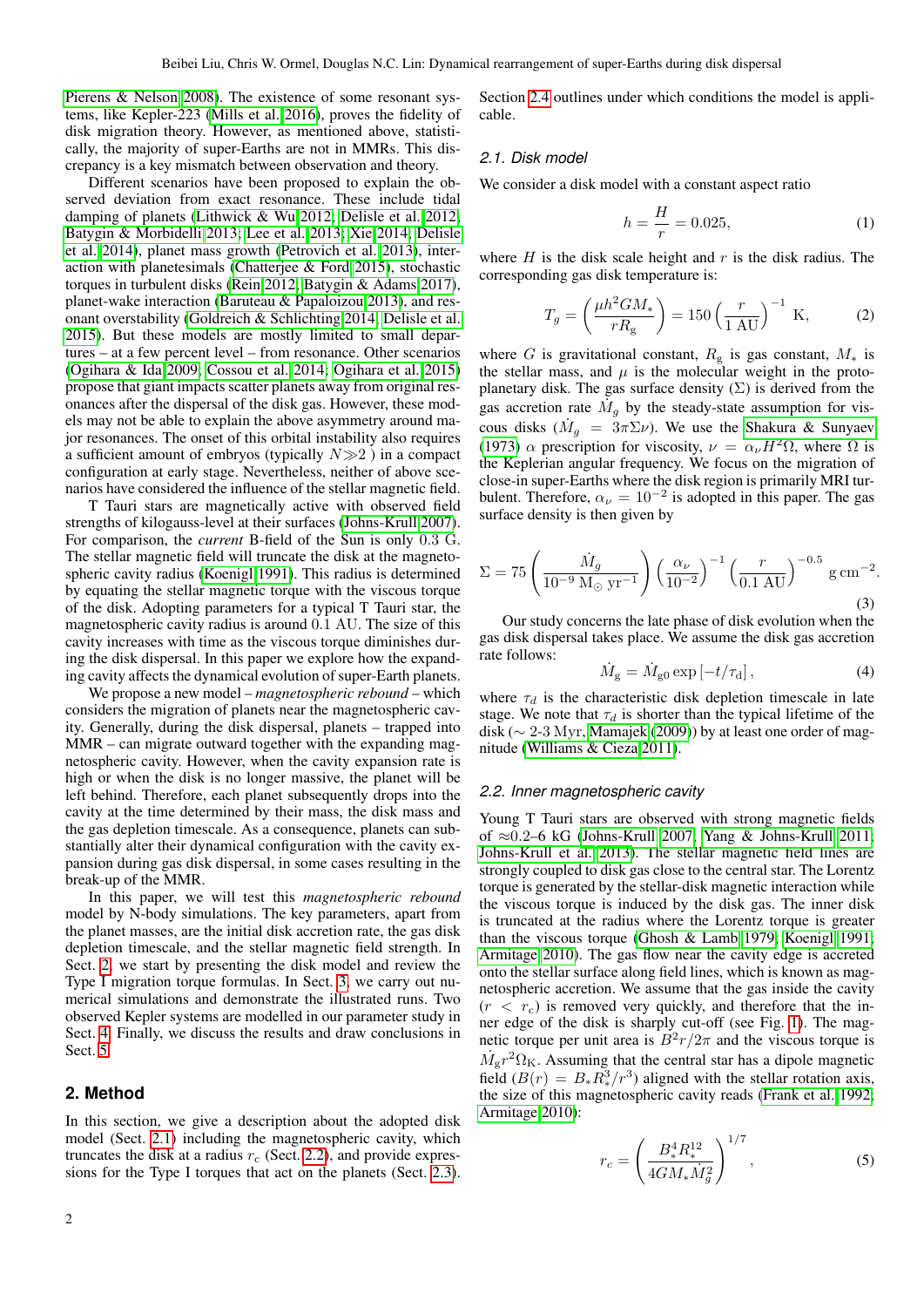

<span id="page-2-1"></span>Fig. 1. Sketch of the gas motion near the cavity edge. The gas only completes the upper horseshoe U-turn before it is accreted to the central star by magneto-stellar forces, which we assume to remove the gas very quickly. There is no gas left to execute the lower horseshoe.

where G is the gravitational constant,  $B_*$  is the magnetic field strength at the stellar surface,  $R_*$  is the stellar radius and  $\Omega_K$ is the angular velocity at distance  $r$ . Adopted from the fiducial value of T Tauri stars ( $M_* = 1$  M<sub> $\odot$ </sub>,  $R_* = 2$  R<sub> $\odot$ </sub>), Eq. [\(5\)](#page-1-3) evaluates as

<span id="page-2-2"></span>
$$
r_{\rm c} = 0.1 \left( \frac{\dot{M}_g}{10^{-9} \, \text{M}_{\odot} \, \text{yr}^{-1}} \right)^{-2/7} \left( \frac{B_*}{1 \, \text{kG}} \right)^{4/7} \, \text{AU.} \quad (6)
$$

From Eq. [\(6\)](#page-2-2), it is clear that the cavity expands with decreasing  $\dot{M}_g$ , a consequence of the diminishing importance of the viscous torque.

Equation [\(6\)](#page-2-2) is based on two assumptions: (i) the stellar magnetic field is dipole; and (ii) the magnetic axis is aligned with the stellar rotation axis. In reality, the field can contain higherorder contributions, for example quadrupole term  $(B_*R_*^4/r^4)$ , which could dominate at stellar distances  $r \sim R_*$ . However, at larger distances – important for this study – the dipole contribution will take over. Also, both theoretical analyses [\(Lipunov &](#page-9-45) [Shakura 1980;](#page-9-45) [Lai et al. 2011\)](#page-9-46) and MHD simulations of magnetospheric accretion [\(Romanova et al. 2003,](#page-9-47) [2004\)](#page-9-48) indicate that when the magnetic field axis is misaligned with the rotation axis of the disk, the inner disk is likely to be warped. In that case the gas density distribution is not axisymmetric as in Eq. [\(3\)](#page-1-4). Nonetheless, many of the features that we use in the axisymmetric case would still be present: there would still be a magnetospheric cavity, which expands during the disk dispersal, and there would still be a one-sided planet-disk interaction (as discussed in Sect. 2.3). However, to model this additional complexity is beyond the scope of this paper.

With decreasing  $\dot{M}_{\rm g}$  the truncation radius ( $r_{\rm c}$ ) will become larger than the corotation radius  $r_{\rm co}$  – the radius where the disk Keplerian frequency equals the spin frequency of the star. In principle, when  $r_c > r_{\rm co}$ , accretion is quenched and the angular momentum is transferred from the stellar spin to the disk. However, this process also leads to a stellar spin down and the expansion of the corotation radius. Provided the disk depletion time is sufficiently long or that the spin synchronization proceeds rapidly,  $r_c$  and the corotation radius expand in tandem



<span id="page-2-3"></span>Fig. 2. Sketch illustrating the difference between two-sided and one-sided torques. (a) When the planet is far away from the disk cavity, it experiences two sided-torques from the disk. (b) When the planet is at the cavity edge, only one-sided torques operate. The purple and blue arrows denote the Lindblad and corotation torques, respectively.

and accretion onto the host star is maintained. Observationally, Kepler target stars have modest spin periods up to a few months [\(McQuillan et al. 2014\)](#page-9-49), generally longer than the orbital periods of the inner-most super-Earths. Therefore, these systems could have experienced an expansion of the corotation radius at the time of disk dispersal. In this work we will, for simplicity, assume that the disk truncation radius is given by Equation [\(6\)](#page-2-2) and that the disk always accretes onto the star.

## <span id="page-2-0"></span>*2.3. Type I torques acting on the planet*

Having specified a model for the gas structure, we now discuss the backreaction of the disk on the planet. The key point in our discussion is the distinction between two-sided torques and onesided torques. A sketch illustrating the difference between onesided and two-sided torques is given in Fig. [2.](#page-2-3) The purple and blue arrows denote the Lindblad and corotation torques, respectively. Two-sided torques apply when the planet is far away from the disk cavity (Fig. [2a](#page-2-3)). In that case it experiences the inner and outer Lindblad torques from both sides. Usually, the net (differential) value is negative, causing inward migration [\(Ward 1997\)](#page-9-50). The corotation torque is determined by the gradient of disk surface density and temperature across the horseshoe region of the planet. It is described in Sect. [2.3.1.](#page-2-4) One-sided torques are applicable when the planet is at the cavity edge (Fig. [2b](#page-2-3)). In that case it experiences a negative, one-sided Lindblad torque and a positive one-sided corotation torque. One-sided torques are generally much larger than two-side torques, because the the near-cancellation effect – a feature of the two-sided torques – is absent. The descriptions of one-sided Lindblad torque and one-sided corotation torque will be given in Sect. [2.3.2](#page-3-0) and Sect. [2.3.3.](#page-3-1) In Sect. [2.3.4](#page-3-2) a general Type I torque that combines these two regimes is presented.

## <span id="page-2-4"></span>2.3.1. Two-sided torques

When the planet is far from the disk edge and embedded in a continuous disk, the interior disk exerts a positive torque and pushes the planet outward, whereas the exterior disk pushes it inwards. To first order, these contributions cancel. The 'standard' two-side Lindblad torque ( $\Gamma_{\rm L,2s}$ ) is therefore a differential torque with the sign being determined by the gradient of the disk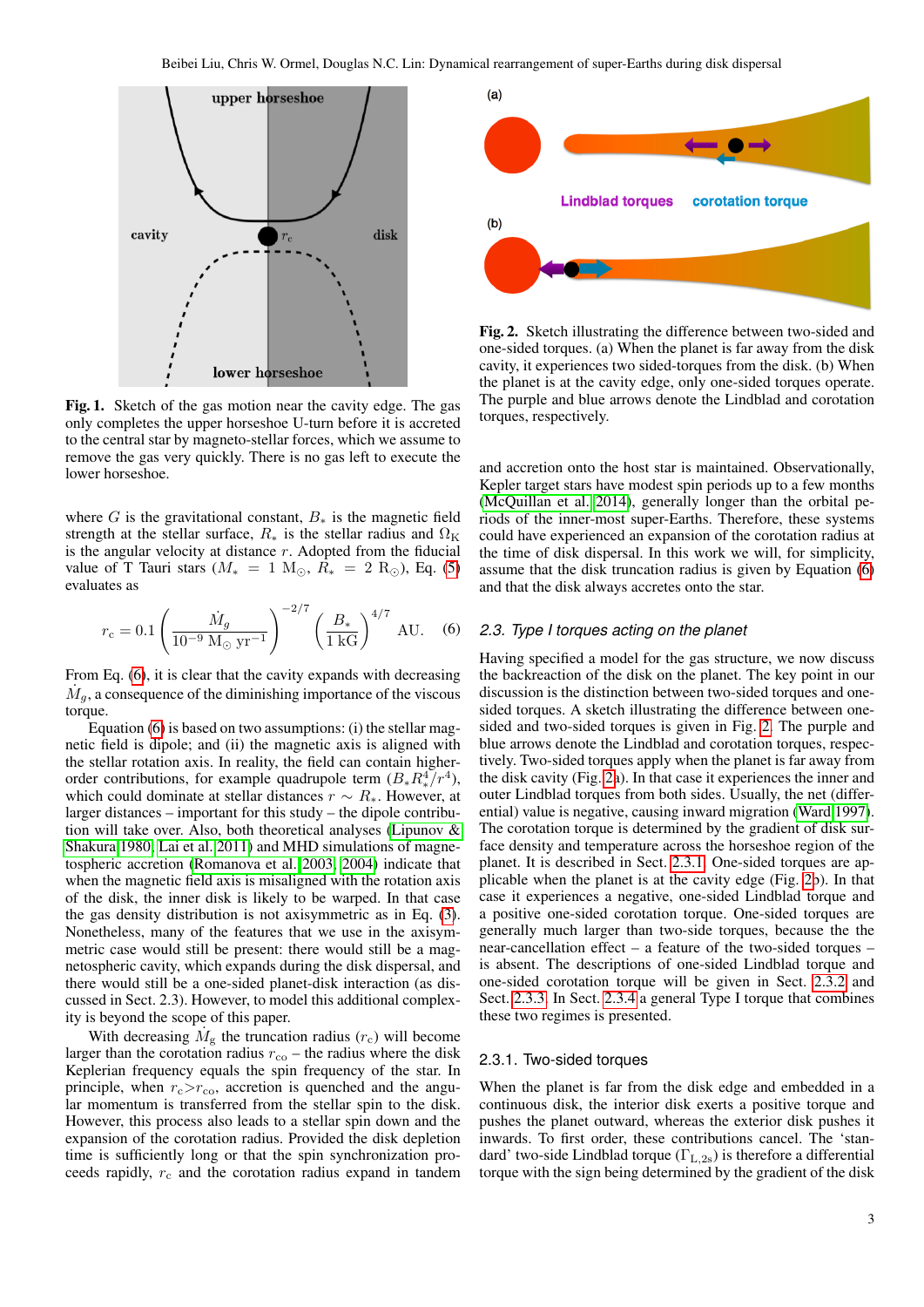structure [\(Goldreich & Tremaine 1980;](#page-9-51) [Tanaka et al. 2002\)](#page-9-52). In addition, the planet interacts with the gas within the co-orbital horseshoe region (the two-sided corotation torque).

Considering these two torque components, we adopt the total two-sided torque from Eq. (49) of [Paardekooper et al.](#page-9-53) [\(2010\)](#page-9-53) (local isothermal approximation),

<span id="page-3-3"></span>
$$
\frac{\Gamma_{2s}}{m_{\rm p}(r_p \Omega_p)^2} = \frac{\Gamma_{\rm L,2s} + \Gamma_{\rm c,2s}}{m_{\rm p}(r_p \Omega_p)^2} \n= \left[ -(2.5 + 0.5\beta + 0.1s) + 1.4\beta + 1.1(\frac{3}{2} + s) \right] q_d \frac{q_p}{h^2},
$$
\n(7)

where  $\beta$  and s are the gradient of temperature and gas surface density,  $q_d \equiv \sum_p r_p^2 / M_*$  and  $q_p \equiv m_p / M_*$  are dimensionless measures of the local disk mass and planet mass, respectively. The notation  $X_p$  indicate quantity X evaluated at the planet location  $r = r_p$ . The first term on right side of Eq. [\(7\)](#page-3-3) describes the two-sided Lindbald torque  $(\Gamma_{L,2s})$  and other two terms represent the two-sided corotation torque  $(\Gamma_{c,2s})$ .

## <span id="page-3-0"></span>2.3.2. One-sided Lindblad torque

When a planet approaches the inner edge of the disk, however, the torques from the disk exterior to planet start to dominate over those from the interior disk. In the limit of a vanishing interior disk, the planet only experiences negative Lindblad torques from the exterior disk. No longer is the torque a result from a nearcancellation of two large contributions. Instead, the torque has become a first order effect. We denote this torque as  $\Gamma_{\text{L-1s}}$ .

The one-sided Lindblad torque can be calculated from the impulse approximation [\(Lin & Papaloizou 1979,](#page-9-14) [1993\)](#page-9-54):

$$
\Gamma_{\rm L,1s} = -\frac{8(Gm_p)^2 r_p \Sigma_p}{9\Omega_p^2} \int_{b_{\rm min}}^{\infty} \frac{db}{b^4},\tag{8}
$$

where  $b = r - r_p$  is the separation between each annular gas parcel and the planet and  $b_{\min} = 2H/3$  is a cutoff boundary adopted for the torque density [\(Ward 1997;](#page-9-50) [Artymowicz 1993\)](#page-9-55). We then obtain for the one-sided Lindblad torque:

<span id="page-3-5"></span>
$$
\frac{\Gamma_{\text{L},1\text{s}}}{m_{\text{p}}(r_p \Omega_p)^2} = C_L q_d \frac{q_p}{h^3},\tag{9}
$$

where the prefactor  $C_L = -0.65$ .

# <span id="page-3-1"></span>2.3.3. One-sided corotation torque

We next calculate the corotation torque when the planet is at the cavity edge. In the context of a co-rotation torque with onesided, it means that only the upper horseshoe is present (where material is transported from orbits exterior to the planet to orbits interior to the planet; see Fig. [1\)](#page-2-1). The lower horseshoe motion is absent by virtue of the assumption that any gas interior to the planet is quickly removed along magnetic field lines and accreted to the central star. Therefore, the planet exchanges angular momentum only through the upper horseshoe, which provides a strong positive corotation torque. We denote this torque the onesided corotation torque  $\Gamma_{c,1s}$ . It can be calculated from angular momentum conservation principles, i.e., the angular momentum lost due to material being pushed to a lower Keplerian orbit is gained by the planet. Following [Paardekooper & Papaloizou](#page-9-56) [\(2009a\)](#page-9-56):

$$
\Gamma_{\rm c,1s} = \int_0^{x_{\rm hs}} \Sigma(j - j_p)(\Omega - \Omega_p)r \, dr = \frac{1}{2} (\Omega_p r_p)^2 \Sigma r_p^2 x_{\rm hs}^3,
$$
\n(10)

where  $j = \Omega_K(r) r^2$  is the specific angular momentum corresponding to r. We adopt  $x_{\text{hs}} = 1.7(q_p/h)^{0.5} r_p$  [\(Paardekooper &](#page-9-57) [Papaloizou 2009b;](#page-9-57) [Ormel 2013\)](#page-9-58) for the half-width of the horseshoe region and obtain

<span id="page-3-4"></span>
$$
\frac{\Gamma_{\rm c,1s}}{m_{\rm p}(r_p \Omega_p)^2} = C_{\rm hs} q_d \left(\frac{q_p}{h^3}\right)^{1/2},\tag{11}
$$

where  $C_{\text{hs}} = 2.46$ .

Based on the assumption that gas is removed quickly at the edge of the disk, the surface density has a infinite sharp transition at  $r_c$ . Under this assumption, the planet obtains its maximum positive one-sided corotation torque and it maximizes the rebound (outward migration). For simplicity, we only consider this situation. Instead, if gas removal is not an efficient process, there could be a more gradual transition, with  $\Sigma$  being (locally) a power-law. In that case, the Lindblad and corotation torques at  $r_c$  are determined by the two-sided torques expression, which reduces (but does not diminish) the rebound. Three-dimensional MHD simulations of magnetospheric accretion [\(Romanova et al.](#page-9-59) [2002\)](#page-9-59) nevertheless reveal a strong cut-off of the gas density near the disk edge, supporting our approximation.

The migration rate corresponding to a torque  $(Γ)$  is

<span id="page-3-6"></span>
$$
\frac{\dot{a}}{a} = \frac{2\Gamma}{m_{\rm p}r_p^2\Omega_p}.\tag{12}
$$

In Fig. [3,](#page-4-1) the migration rate  $(\dot{a}/a)$  is plotted for the two-sided torque  $\Gamma_{2s}$ , the one-sided corotation torque  $\Gamma_{c,1s}$ , the one-sided Lindblad torque  $\Gamma_{L,1s}$  as function of  $q_p$  at  $r = 0.1$  AU. The dark grey zone refers to the non-linear regime and the light grey zone indicates the gap opening regime (see the discussion in Sect. [2.4\)](#page-4-0). Two-sided torques are second order torques, which sign depends on the gradient of the disk profile in the vicinity of the planet (Eq. [\(7\)](#page-3-3)). But one-sided torques are independent of s and  $\beta$  (Eq. [\(11\)](#page-3-4) and Eq. [\(9\)](#page-3-5)). Indeed, one-sided torques are larger than two-sided torques (approximately by a factor  $h^{-1}$ ). Between the one-sided torques, the positive corotation torque is larger than the negative Lindblad torque when  $q_p$  is small. Recall that the one-sided torques operate for the disk region near the cavity whereas the two-sided torques operate for the disk region away from the cavity. Therefore, small planets are able to migrate outward from the disk edge until the point where the two-sided torques dominate. This also means that small planets would migrate outward when the cavity gradually expands.

However, when the planet is large enough to enter the gapopening regime, the corotation torque diminishes due to the depletion of gas in the horseshoe region. Then, the (negative) onesided Lindblad torque would be in magnitude larger than the (positive) one-sided corotation torque. In that case, the planet directly migrates into the cavity and is left behind as the disk cavity  $(r_c)$  expands.

Since the eccentricities of planets could be excited by planetplanet interaction, we also consider the saturation of the corotation torque (both one-sided and two-sided) [\(Bitsch & Kley](#page-9-60) [2010\)](#page-9-60):

$$
\Gamma_{\rm c}(e) = \Gamma_{\rm c}(0) \exp\left[-e/e_{\rm f}\right],\tag{13}
$$

where *e* is the eccentricity of the planet,  $\Gamma_c(0)$  is the corotation torque for zero eccentricity, and  $e_f = h/2 + 0.01$  [\(Fendyke &](#page-9-61) [Nelson 2014\)](#page-9-61).

## <span id="page-3-2"></span>2.3.4. Combined Type I torque

A more general case appiles when a planet approaches the disk edge, which falls in between the one-sided and embedded (two-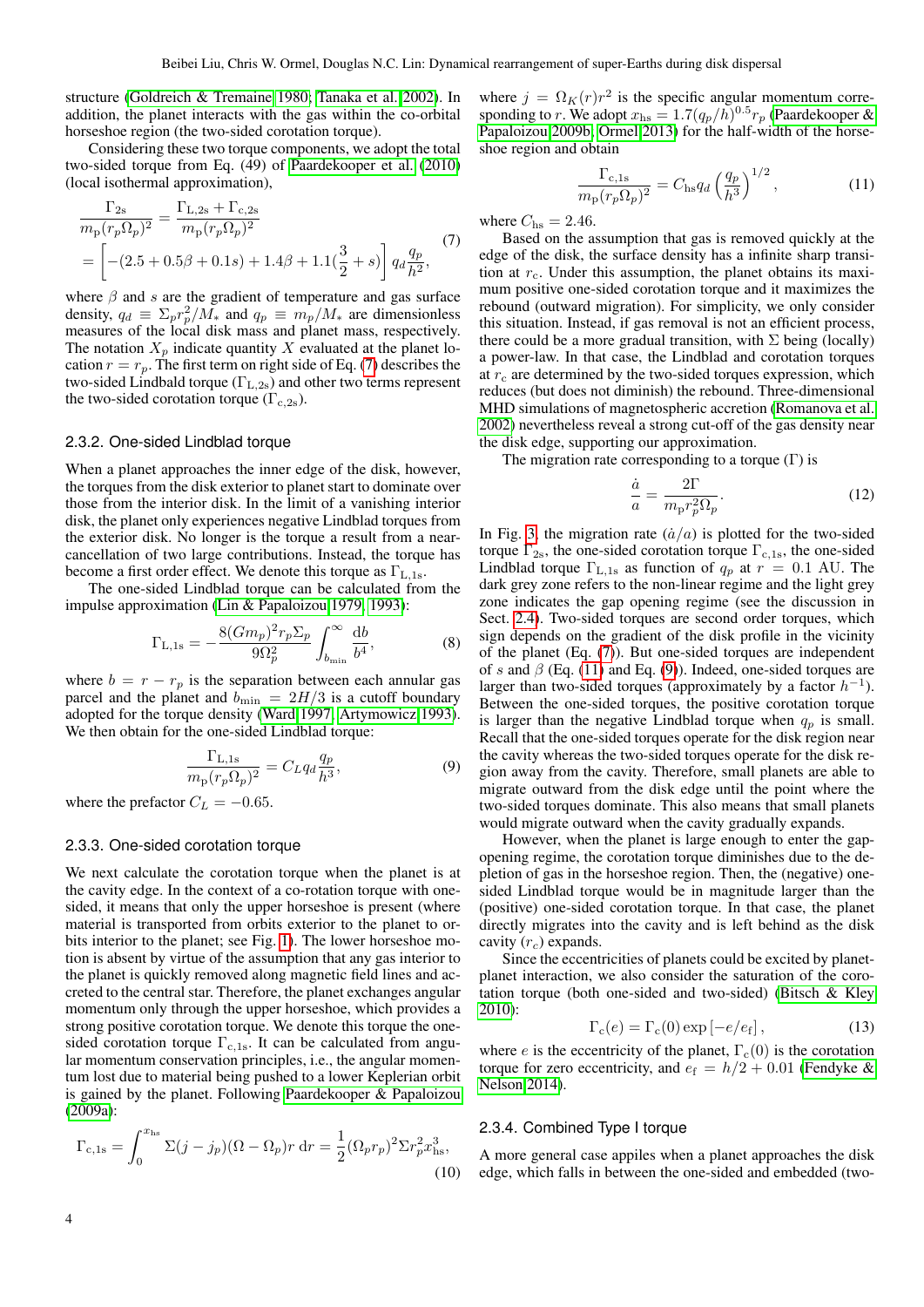

<span id="page-4-1"></span>Fig. 3. Planet migration rate  $(\dot{a}/a)$  for different torques as a function of dimensionless planet mass  $q_p = M_p/M_*$  ar  $r =$ 0.1 AU. The dotted, solid and dashed lines correspond to the migration rate estimated from Eq. [\(12\)](#page-3-6) when  $\Gamma = \Gamma_{2s}$  (twosided torque),  $\Gamma_{L,1s}$  (one-sided Lindbldd torque) and  $\Gamma_{c,1s}$  (onesided corotation torque), respectively. The dark grey zone refers to the non-linear regime, and the light grey zone indicates the gap opening regime.  $q_{p,\text{gap}}$  and  $q_{p,\text{lin}}$  are the critical masses for these two regimes (see Sect. [2.4\)](#page-4-0). The adopted disk parameters are  $q_d = 10^{-4}$ ,  $\alpha_{\nu} = 10^{-2}$  and  $h = 0.025$ .

sided) regimes discussed above. In that case, the torque expression is approximated by interpolating the one-sided and twosided torques:

$$
\Gamma = \begin{cases} f\Gamma_{1s} + (1-f)\Gamma_{2s} & \text{when } r \ge r_c \\ 0 & \text{when } r < r_c \end{cases} \tag{14}
$$

where the coefficient  $f = \exp[-(r - r_c)/x_{\text{hs}}]$  is a measure for the proximity of a planet to the disk edge ( $f = 1$ : at the edge;  $f = 0$ : far away from the edge). The form of the expression ensures that the total torque is dominated by the one-sided torque when the planet is located within a half-horseshoe width from the disk edge ( $r_p \le r_c + x_{\text{hs}}$ ).

## <span id="page-4-0"></span>*2.4. Model applicability*

Our expressions for the Type-I torques are valid in the linear regime where the planet's perturbation is small. This requires the planet Hill radius to be smaller than the disk scale height  $(R_H \equiv (m_p/3M_*)^{1/3} < H$ , [Lin & Papaloizou](#page-9-54) [\(1993\)](#page-9-54)). This condition can be expressed as

<span id="page-4-2"></span>
$$
q_p \lesssim 3h^3 = 4.7 \times 10^{-5} \left(\frac{h}{0.025}\right)^3 \tag{15}
$$

The no-gap opening criterion also requires that the planet torque  $(\Gamma_p)$  is smaller than the viscous torque  $(\Gamma_\nu = 3\pi \Sigma \nu r^2 \Omega)$ . Otherwise the disk does not supply enough material (angular momentum) to fuel the planet. This condition is especially relevant to planets at the disk edge  $r_c$  where the planet torque is dominated by the 1-sided corotation torque,  $\Gamma_p = \Gamma_{c,1s}$ (Eq. [\(11\)](#page-3-4)). The no-gap opening condition reads

<span id="page-4-3"></span>
$$
\left(\frac{q_p}{h^3}\right)^{3/2} \lesssim \frac{3\pi\alpha_\nu}{C_{\text{hs}}h},\tag{16}
$$

or

$$
q_p \lesssim 2.1 \times 10^{-5} \left(\frac{h}{0.025}\right)^{7/3} \left(\frac{\alpha_\nu}{10^{-2}}\right)^{2/3}.
$$
 (17)

For typical super-Earth planets ( $M_p \lesssim 10 M_{\oplus}$ ) around solar type stars, the above two conditions require  $h \geq 0.025$  near the edge of the disk. In addition, the no-gap opening condition requires a large  $\alpha_{\nu}$  parameter. This explains our default values for h and  $\alpha_{\nu}$ . The  $\Gamma_{\text{c,1s}}$  is the torque that provides planet outward migration nearly the cavity edge. For very low h and  $\alpha_{\nu}$ disks, gaps can be opened by super-Earth planets.  $\Gamma_c$  is reduced since the gas is severely depleted in their horseshoe regions. As a consequence, we do not expect the magnetospheric rebound mechanism to operate in systems with low h and  $\alpha_{\nu}$ .

But how realistic are our adopted values of h and  $\alpha_{\nu}$ ? Typically, MHD simulations modelling the MRI [\(Balbus &](#page-9-62) [Hawley 1998\)](#page-9-62) indicate  $\alpha \simeq 10^{-2}$  [\(Davis et al. 2010;](#page-9-63) [Suzuki](#page-9-64) [et al. 2010\)](#page-9-64), provided the disk is sufficiently ionized. Generally, this holds true for the very inner disk ( $\gtrsim 10^3$  K) where thermal ionization of alkali elements produce the required amount of electrons [\(Armitage 2011\)](#page-9-65). As the cavity radius  $(r_c)$  expands, however, the temperature drops and ionization becomes dependent on non-thermal processes (*e.g.*, stellar X-ray irradiation). Although initially the high densities should prevent X-rays from penetrating the disk midplane, the expansion of the cavity radius also quickly decreases  $\sum$  since  $\Sigma(r_c) \propto r_c^{-4}$  (see Eqs. [\(3\)](#page-1-4) and [\(5\)](#page-1-3)). In addition, we note that because we study the inner disk  $(a \leq 0.3 \text{ AU})$  at late times, small dust grains have coagulated into large bodies. In such a dust-free medium the liberated electrons always end up in the gas, increasing the electron fraction and promoting the MRI.

The disk's aspect ratio is determined by a thermal balance: an increased midplane temperature increases  $h$  (Eq. [\(2\)](#page-1-5)). A high midplane temperature can result from viscous dissipation (a high  $\dot{M}$ ) in combination with a large vertical optical depth. But as the disk evolves at late stage, a higher  $T$  can also arise when the (visible) optically depth is low and stellar photons penetrate the disk deeper. For example, in the optically thin limit, the equilibrium temperature at 0.1 AU for a solar mass star would be 1200 K, corresponding to a scale height of 0.022. In addition, magnetic accretion generates additional heat near the cavity edge [\(Hartmann et al. 1998\)](#page-9-66), further increasing the aspect ratio h.

Based on these considerations, we believe that the adopted values of  $h = 0.025$  and  $\alpha = 10^{-2}$  are reasonable. Note that we assume a constant aspect ratio in this paper, which is independent of r. Another aspect ratio profile,  $h = 0.05r^{1/5}$ , has also been investigated and we find that the results presented in the following sections are only weakly affected. Overall, our results should be applicable to super-Earth planets as long as the inner disk is indeed hot enough.

In addition, the magnetospheric accretion process requires efficient coupling between the field lines and the disk gas. This condition implies that the magnetic diffusivity  $\eta$  is sufficiently small,  $\eta \leq Hc_s$  [\(Wardle 2007\)](#page-10-5). The criterion for the onset of MRI is that the magnetic Reynolds number is larger than 1,  $Re_{\rm M} = v_{\rm A} H / \eta = \alpha_{\nu}^{1/2} H c_{\rm s} / \eta \gtrsim 1$  [\(Armitage 2010\)](#page-9-43), where  $c_s$  and  $v_A$  are the sound speed and Alfvén speed. This suggests  $\eta \lesssim \alpha_{\nu}^{1/2} H c_{\rm s}$ . Therefore, the disk always satisfies the coupling condition once the MRI is operational. The model is applicable since we study super Earth systems with typical orbital periods of a few weeks around their host stars.

[Ogihara et al.](#page-9-67) [\(2010\)](#page-9-67) also calculate a torque near the disk edge, which they term the 'edge torque'. This torque operates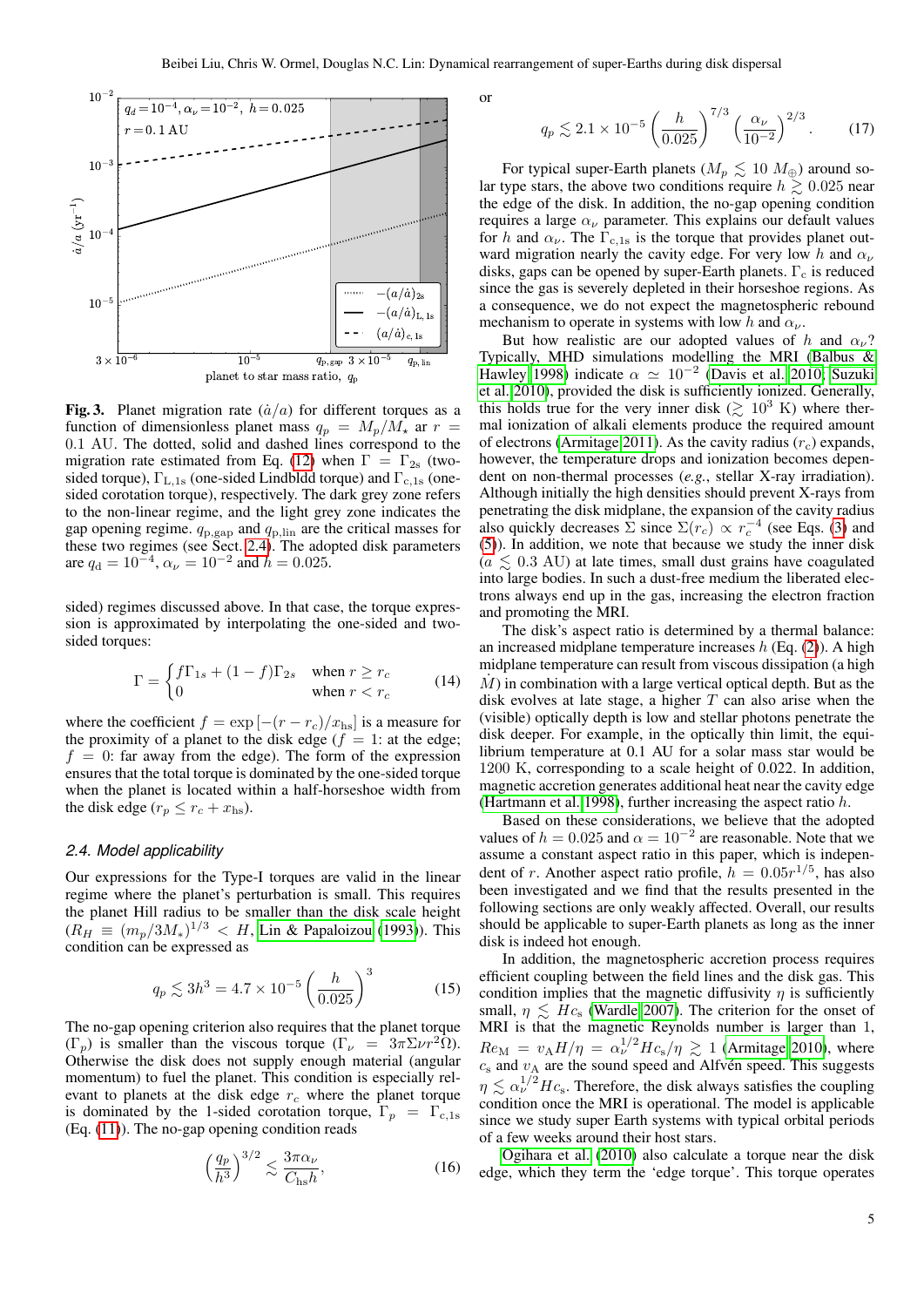for eccentric planets at the disk edge, which experience asymmetric eccentricity damping from the disk gas. The magnitude of the edge torque increases with the eccentricity of the planet. However, when calculating the total torque in their Eq. (17), they still use the two-sided Type I torque expression. As we demonstrate in this paper, when the planet is near the disk edge, onesided torques will dominate over two-sided torques. Also, we find that the eccentricities of the planets are modest (a few times 10−<sup>2</sup> ) in our simulations. For these low eccentricities, the onesided torque (Eq. [\(11\)](#page-3-4)) is much larger than the edge torque (Eq. (15) of [Ogihara et al.](#page-9-67) [\(2010\)](#page-9-67)). We therefore neglect the edge torque in this paper.

# <span id="page-5-0"></span>**3. Results**

We carry out numerical experiments on Hermite N-body code [\(Aarseth 2003\)](#page-9-68). In this code, the planet-planet interaction is calculated with Hermite scheme, and the planet-disk interaction is included by adding additional torque recipes (See details in [Liu](#page-9-69) [et al.](#page-9-69) [\(2015\)](#page-9-69)). However, [Liu et al.](#page-9-69) [\(2015\)](#page-9-69) only consider the twosided torques [\(Paardekooper et al. 2011\)](#page-9-70). In this work, we add the new torque formulas demonstrated in above section, which is a combination of both one-sided and two-sided torques. A further difference is that this work considers in the locally isothermal limit, which is applicable to the late disk dispersal phase when the disk opacity is substantially reduced.

The goal of our simulations is to investigate the evolution of the period ratio of the planet pair during the dispersal of the gas disk. In this paper, only two-planet systems are considered. The simulations are performed until the disk gas is entirely depleted. Because the long-term secular evolution of a two-planet system would not change their orbits once the planets are in the Hill stable regime, we can consider the orbits of planets at the end of simulations as their present-day orbits. A set of simulations (referred to as run 1–4) with different planet masses  $(M_{\text{in}})$ and  $M_{\text{out}}$ ), disk properties  $(M, \tau_d)$ , and stellar magnetic field strength  $(B_{\star})$  are performed. We set  $M_{*} = 1 \text{ M}_{\odot}$  throughout this section. The adopted parameters are given in Table [1](#page-6-0) and the results are illustrated in Fig. [4.](#page-6-1)

#### *3.1. Planet pair with massive outer one*

The result from the default run is presented in Fig. [4a](#page-6-1). The parameters are set as  $\dot{M}_{\rm g0} = 10^{-8}$   $\rm M_{\odot}$  yr<sup>-1</sup>,  $\tau_{\rm d} = 10^{5}$  yr and  $B_* = 1$  kG. The black solid lines show the time evolution of embryos' semimajor axes and the blue dashed line represents the expansion of  $r_c$ . Initially, the magnetospheric cavity radius  $(r_c)$  is at 0.052 AU and two embryos are located at 0.052 AU and 0.076 AU. Their orbits are hence initialized between the 3:2 and 2:1 MMR. The inner and outer planet masses are  $3 M_{\oplus}$  and  $6 M_{\oplus}$ .

Because of convergent migration, the planets soon get trapped into the 3:2 MMR and migrate inward to the magnetospheric cavity within a few thousand years. When the inner planet gets close to the cavity edge  $(r_{\text{in}} \simeq r_{\text{c}})$ , one-sided torques become dominant. For this combination of disk and planet parameters, the outward (positive) one-sided horseshoe torque is larger in magnitude than the inward (negative) onesided Lindblad torque ( $\Gamma_{1s,hs} + \Gamma_{1s,L} > 0$ ). Since the outer planet is far away from the disk edge in terms of horseshoe units,  $(r_{\text{out}} - r_{\text{c}})/x_{\text{hs}} \gg 1$ , its torque is still in the 2-sided regime and negative. However, the sum of the torques on both planets is dominated by the one-sided torque from the inner planet and evaluates to a net positive value.

Whether or not the planet pair migrates outward is determined by two timescales: the planet migration timescale  $\tau_{\rm m}$  $(=(\dot{a}/a)^{-1}$ , see Eq. [\(12\)](#page-3-6)) and the cavity expansion timescale  $\tau_c$  (which approximately equals  $3.5\tau_d$ , see Eq. [\(6\)](#page-2-2)). If the cavity expands at a speed much larger than the migration of the planet, it overtakes the planet. The planet would then fall into the cavity and cease migrating. Otherwise, when  $\tau_{\rm m} < \tau_{\rm c}$ , it keeps migrating with the expansion of the cavity. Because  $\tau_{\rm m} < \tau_{\rm c}$  initially, the total disk torques drive the outward migration of both planets. However, as  $\dot{M}_g(t)$  decreases with time, the disk gas mass diminishes, which increases the migration time  $\tau_{\rm m}$ . Therefore, at some point  $\tau_{\text{m}}(t)$  becomes longer than  $\tau_{\text{c}}$ , which indicates that the disk can no longer accommodate the migration of both planets. The inner planet therefore drops into the inner cavity radius  $r_c$  (blue dashed line in Fig. [4\)](#page-6-1). We find that this occurs at  $t_1 = 3.0 \times 10^5$  yr.

After  $t = t_1$  the planet pair initially moves inward, because the net torque is now due to the outer planet and the planets are still in resonance. However, the planet pair decouples from MMR when the expanding cavity approaches the outer planet  $(r_{\text{out}} \simeq r_c)$ . After that, only the outer planet is able to migrate outward with the cavity expansion. This is because divergent migration leads to resonance crossing rather than resonance trapping [\(Henrard & Lemaitre 1983;](#page-9-71) [Murray & Dermott 1999\)](#page-9-72). Eventually, it ceases migrating at around  $5.6 \times 10^5$  yr when the migration timescale of the outer planet becomes longer than the cavity expansion timescale. We denote this time  $t_2$ . After  $t = t_2$ both planets are within the magnetospheric cavity.

After the gas is entirely depleted, the planets end up at 0.116 AU and 0.254 AU. Their final outer-to-inner period ratio  $(P_{\text{out}}/P_{\text{in}})$  is 3.24, much larger than the original 3:2 resonance.

#### *3.2. System with more massive inner planet*

We show the result of run 2 in Fig. [4b](#page-6-1). It has identical model parameters as the default run, but the mass order of the planets is changed:  $M_{\text{in}} = 6M_{\oplus}$  and  $M_{\text{out}} = 3M_{\oplus}$ .

Similar to run 1 initially both planets migrate to the cavity edge in the 3:2 MMR. Also, the migration timescale for the pair  $(\tau_m)$  is likewise shorter than  $\tau_c$ , so both planets migrate outward with the expansion of the cavity. After a while, the inner planet ceases migrating when the expansion rate of the cavity starts to exceed the migration rate of the two resonant planets. This occurs at  $t_1 = 4.6 \times 10^5$  yr. It is later than the time in run 1  $(3.0 \times 10^5 \text{ yrs})$ . When the cavity radius  $r_c$  approaches the outer planet at  $t_2 = 5.7 \times 10^5$  yr, it directly falls in, without substantial outward migration as run 1. Consequently, their final period ratio  $P_{\text{out}}/P_{\text{in}} = 1.57$ , is still close to the 3:2 MMR.

Why are the final period ratios between run 1 and run 2 so different when only their mass ratio has changed? The small outer-to-inner mass ratio in run 2 has two significant effects. First, the torques' contribution from the inner massive planet becomes even more dominant. It means that the inner planet falls into the cavity at a later time  $(t_1$  in run 2 is larger). Therefore, both planets migrate further out when the inner planet is more massive. A second consequence is that  $r_c$  only approaches the outer planet at a late time when the disk mass is relatively low. A low disk mass and a less massive outer planet leads to subsequent slow outward migration. As a consequence, in run 2, the migration timescale of the outer planet is longer than the cavity expansion timescale when the cavity approaches it. Hence, the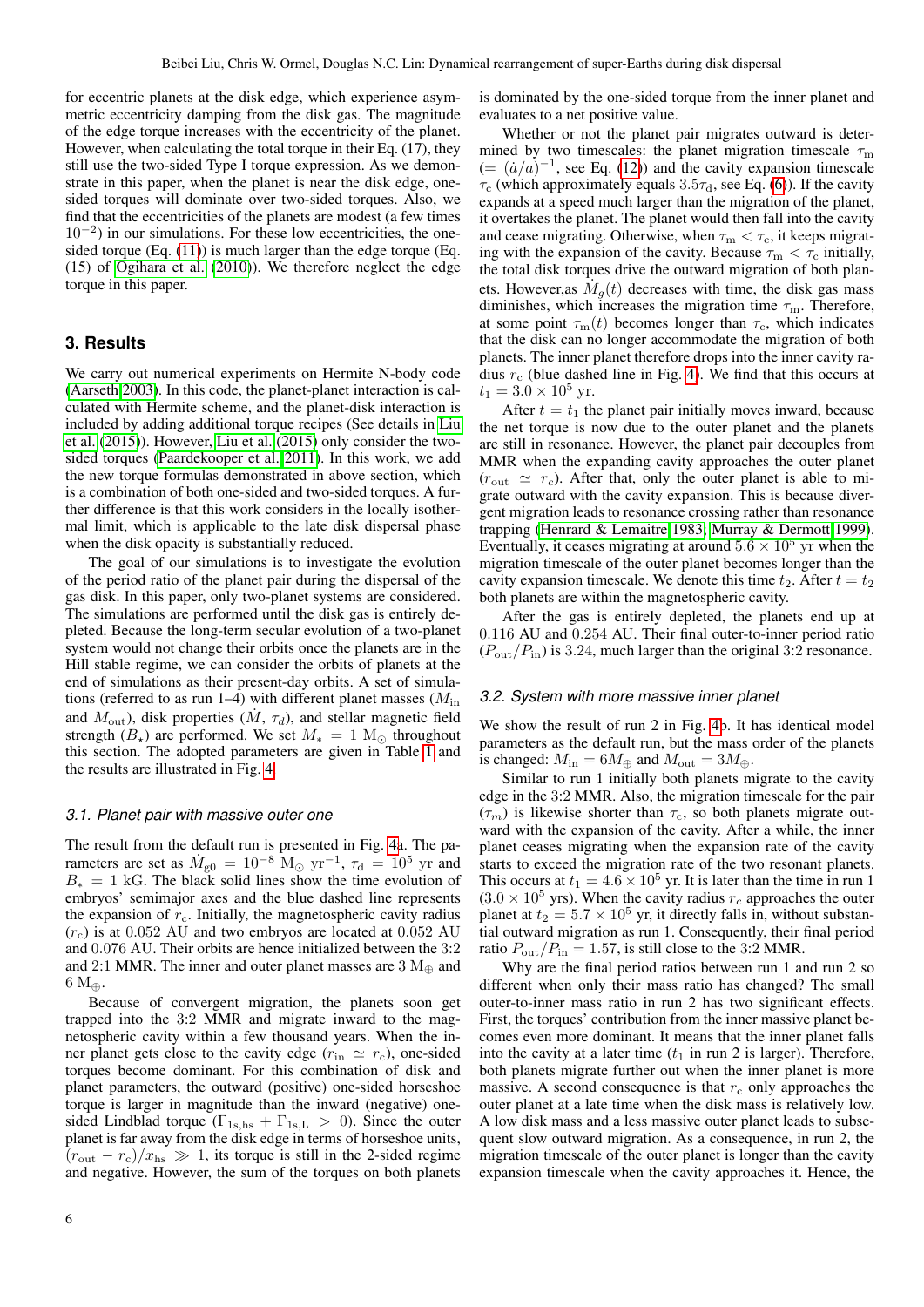## <span id="page-6-0"></span>Table 1. Adopted parameters



<span id="page-6-1"></span>Fig. 4. Migration of a planet pair in the gaseous disk. Black lines trace the time evolution of the semi-major axes of the planets and the blue dashed line represents the inner magnetospheric radius  $r_c$ . The four panels show simulations with (a) default parameters, (b) massive inner planet, (c) strong stellar magnetic field and (d) a light disk . Parameters are listed in Table 1. The vertical lines represent the time when the inner  $(t_1)$  and the outer planet  $(t_2)$  enter the cavity. Note that the the scale of the x-axis of panel (d) is different from the others.

outer planet drops into the cavity, and their orbits still remain close to the 3:2 MMR.

#### *3.3. Strong stellar magnetic field*

We perform run 3 with the same planet masses and disk parameters as the default run, but a stronger stellar magnetic field of  $B_* = 5$  kG. The result is presented in Fig. [4c](#page-6-1). For this strong B-field,  $r_c = 0.13 \text{ AU}$  at the beginning. This is because the magnetospheric cavity is determined by the dominated stellar mag-netic torque. As shown in Eq. [\(6\)](#page-2-2), larger  $B_*$  results in a stronger magnetic torque that truncates the inner disk further out. The embryos' migration behaviours are similar to the default run. They enter into the cavity at the same time  $(t_1$  and  $t_2)$  and stop at the same period ratio as run 1. The reason is that the time when the planets enter the cavity depends on the comparison between planet migration timescale and the cavity expansion timescale – both of which are independent of the  $B_*$ . However, the stronger B-field carries the planets further away, with the final orbits of the two planets ending up at 0.292 AU and 0.637 AU.

# *3.4. Light disk*

Finally, we perform a run with same planet masses as run 1  $(M_{\text{in}} = 3 M_{\oplus}, M_{\text{out}} = 6 M_{\oplus})$  but different disk parameters  $(\dot{M}_{\rm g0} = 5 \times 10^{-10} \text{ M}_{\odot} \text{yr}^{-1}, \tau_{\rm d} = 10^{4} \text{ yr})$ . Here the initial disk accretion rare  $(\dot{M}_{\rm g0})$  decreases by a factor of 20 and the disk depletion time ( $\tau_d$ ) reduces by a factor of 10. Low  $\dot{M}_{g0}$  indicates that the initial disk mass is low and short  $\tau_d$  means that the gas is depleted rapidly. The combination of these two parameters im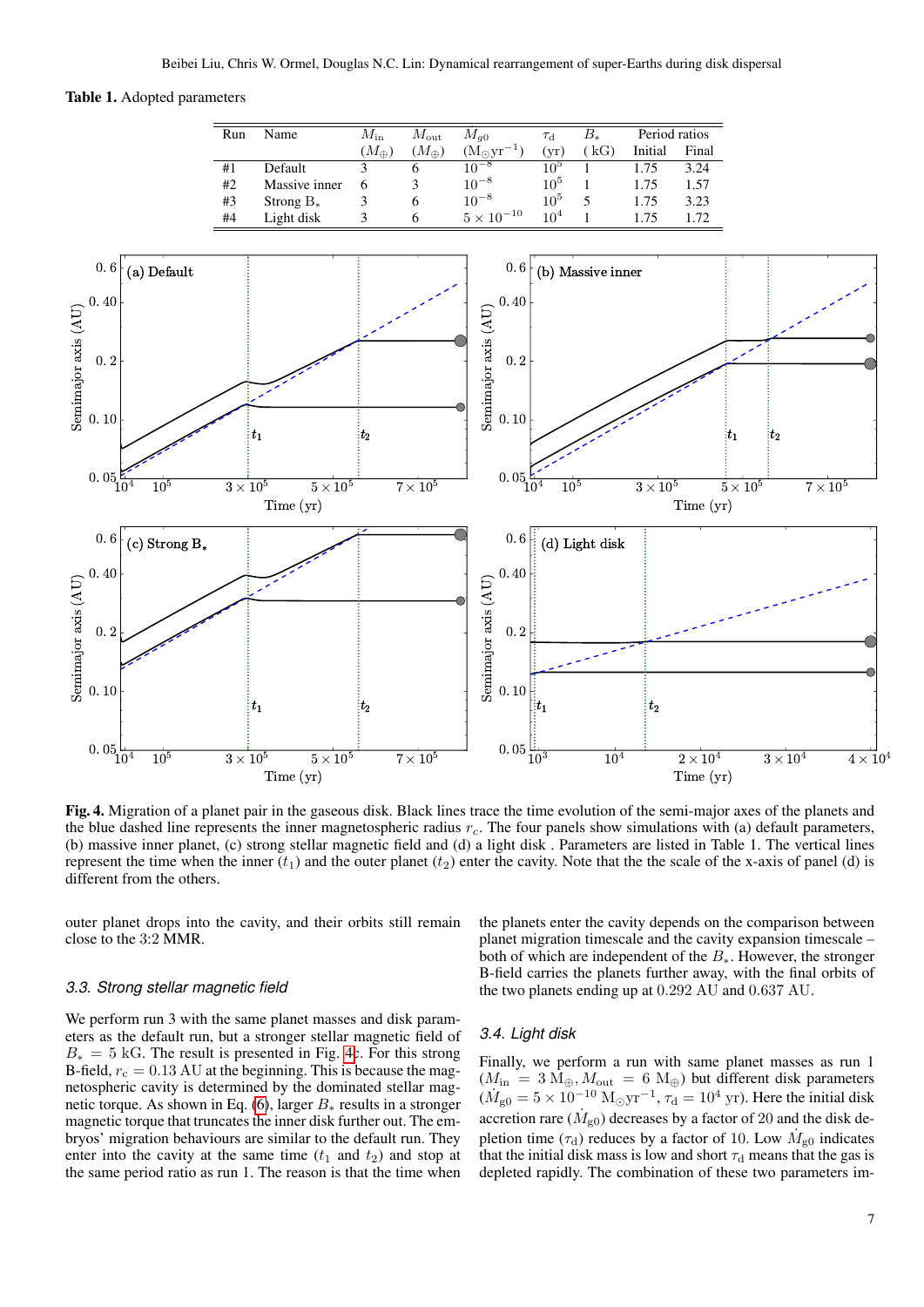plies a light disk (small  $\Sigma$  or  $q_d$ ) during the evolution timespan simulated here. In contrast to the massive disk in the default run, the light disk can not provide sufficient angular momentum exchange to the planets. Therefore, the planet migration timescale  $\tau_{\rm m}$  is always longer than the cavity expansion timescale  $\tau_{\rm c}$  in this case. Both planets result in only minimal change of their orbits. The final period ratio of the planet pair is 1.72, very close to its initial value (see Fig. [4d](#page-6-1)).

# <span id="page-7-0"></span>**4. Modelling Kepler Systems**

The goal of this section is to compare the observed super-Earth systems with our proposed *magnetospheric rebound* model. In order to investigate under which conditions these systems preferentially form, we conduct a parameter study, varying  $\dot{M}_g$ ,  $\tau_d$ and  $B_*$ .

#### *4.1. Set-up for the parameters survey*

For our pilot study, we consider two super-Earths systems: Kepler 170 and Kepler 180. Kepler 170 contains two super-Earth planets near the 2:1 MMR, whereas the period ratio of the planets in Kepler 180 is 3.03. Theoretically, planet migration theory dictates that planets – when formed in gas-rich disks – are likely to end up in MMR. However, the Kepler mission has shown that many super-Earths are at period ratios near but not exactly at MMR (*e.g.*, 2.2:1; [Steffen & Hwang 2015\)](#page-9-73), or that their period ratios are far from any MMR. Motivated by the representative period ratios of these two systems, we select them as typical cases and explore why the planets end up so differently.

The planet masses and their periods, the stellar masses are listed in Table [2.](#page-8-1) The observed systems are selected from the NASA Exoplanet Archive (http://exoplanetarchive.ipac.caltech.edu/), their planet masses are obtained from [Wolfgang et al.](#page-10-6) [\(2016\)](#page-10-6)'s mass-radius relationship (their Eq (1)):

<span id="page-7-1"></span>
$$
M_p/M_{\oplus} = 2.1 (R_p/R_{\oplus})^{1.5}
$$
 (18)

All planets are initialized in coplanar and circular orbits. The inner planet is located at the edge of the inner cavity, and the outer planet starts beyond their 2:1 MMR.

The initial gas accretion  $(M_g)$  rate is sampled by 5 values in the range of  $10^{-9}$  to  $10^{-7}$   $M_{\odot}yr^{-1}$ , the disk dispersal time  $(\tau_d)$ is given by 3 values,  $10^3$ ,  $10^4$ ,  $10^5$  yr, and the magnetic field strength  $(B_*)$  is selected from 3 values, 0.3, 1, 3 kG. We run 45 simulations for each system with each simulation referring to one specific combination values of  $\dot{M}_{g0}$ ,  $\tau_{d}$  and  $B_{*}$ . Their outcomes  $(P_{\text{out}}/P_{\text{inn}})$  and  $P_{\text{inn}}$ ) are given in Fig. [5.](#page-8-2) The left and right panel show the results of Kepler 170 Kepler 180, respectively. The color, size and shape of the data points refer to  $\tau_d$ ,  $B_*$  and  $\dot{M}_{\rm g0}$ , respectively. The red star marks the location of the observed systems in this  $P_{\text{out}}/P_{\text{inn}}$ -  $P_{\text{inn}}$  diagram.

# *4.2. Kepler 170*

Kepler 170 is a 0.97  $M_{\odot}$  star, containing two super-Earth planets, Kepler 170b and Kepler 170c. Based on the radius from the transit and mass-radius relation from Eq. [\(18\)](#page-7-1), the masses of the planets are 10.59  $M_{\oplus}$  and 9.42  $M_{\oplus}$ , respectively. Their periods are 7.93 and 16.67 days, with a period ratio of 2.10.

For this system the simulated data results in a large spread in the period of the inner planet (x-axis of Fig. [5a](#page-8-2)):  $P_{\text{inn}}$  ranges from 1.2 to 68 days. With tuning of the parameters, we can easily obtain a perfect match to the inner planet period. Although the simulated period ratios all lie below the observed value, five of them showing only minor deviation ( $\approx$ 1.3%). Note that all five yellow triangles with different size are stacked at the same period ratio close to 2.07. One may wonder that the simulations cannot reproduce period ratios larger than the observed one. The reason is the empirical mass-radius relationship used here (Eq. [\(18\)](#page-7-1)). Because of the uncertainty in  $M(R)$ , the true mass likely deviates from the estimated value. However, a slightly higher outerto-inner mass ratio– still consistent with the observational constraints – will result in a period ratio that matches the observed value.

In Fig. [5a](#page-8-2), we see that for the same initial disk accretion rate and gas depletion timescale (the same size and color), the inner planet period is longer when the stellar B-field is stronger (triangles lie left of circles). This can be understood from our previous discussion related to Fig. [4a](#page-6-1) and c: larger stellar magnetic field strength results in planets stopping their migration at longer periods, because the disk cavity radius  $r_c$  is further out.

We also see that for the same gas depletion timescale and stellar B-field but for increasing  $\dot{M}_{g0}$  (same symbols from small to large along the lines) the period ratio increases from 2 to  $\approx$  2.07. Because planets get trapped into the 2:1 MMR first, they migrate outward and leave resonance through the cavity expansion. A high  $\dot{M}_{g0}$  results in substantial outward migration and hence increases their period ratio. An exception are the runs with the strongest stellar B-field (circles). Their final period ratios decrease from 2 to  $\approx$ 1.8 with increasing  $\dot{M}_{g0}$  (large circles in lower right corner of Fig. [5a](#page-8-2)). The reason is that these planets, *before* the magnetospheric rebound, got trapped in 3:2, instead of 2:1. Because resonance trapping is related to the migration rate, only planets with fast migration rates (meaning: large local disk mass  $\Sigma_p r_p^2$ , Eq. [\(12\)](#page-3-6)) are able to bypass the resonance barrier [\(Ogihara & Kobayashi 2013;](#page-9-74) [Liu et al. 2015,](#page-9-69) [2016\)](#page-9-75). Both a higher disk accretion rate (larger  $\Sigma_0$ ) and a larger stellar B-field (larger  $r_p$ ) contribute towards increasing the local disk mass. Therefore, only systems with  $\dot{M}_{\rm g0}$  and large  $B_{\star}$  are able to bypass the 2:1 MMR and be trapped into the 3:2 MMR. Finally, *magnetospheric rebound* pushes the resonant planets outward and increase the period ratio from the 3:2 MMR to a value between 1.5 to 2 during the disk dispersion phase.

The interpretation of this particular system is applicable to systems that contain nearly equal-mass super-Earths, close to 10 days inner planet period, and period ratio slightly in excess of 2. These systems follow a similar formation history, and their  $B_*$ ,  $\tau_d$  and  $\dot{M}_{g0}$  can be modelled with the same approach shown here.

#### *4.3. Kepler 180*

Kepler 180 is a 1.05  $M_{\odot}$  star and harbors two super-Earths: Kepler 180b and Kepler 180c. The masses of the planets are 3.90  $M_{\oplus}$  and 9.27  $M_{\oplus}$ , and their periods are 13.82 and 41.89 days, respectively. Their outer-to-inner mass ratio is 2.38 and their period ratio is 3.03. Its result is presented in Fig. [5b](#page-8-2).

One obvious difference between Fig. [5a](#page-8-2) and b is that the pe-riod ratios of simulated planets in Fig. [5b](#page-8-2)  $(\geq 2)$  can be much larger than those of Fig. [5a](#page-8-2) (∼1.7-2.1). Although the planets get quickly trapped into MMR, they move away from resonance during the magnetospheric cavity expansion. We can understand this behavior from the simulations conducted in Fig. [4a](#page-6-1) and Fig. [4b](#page-6-1) (Run #1,2). There, the only difference is the mass or-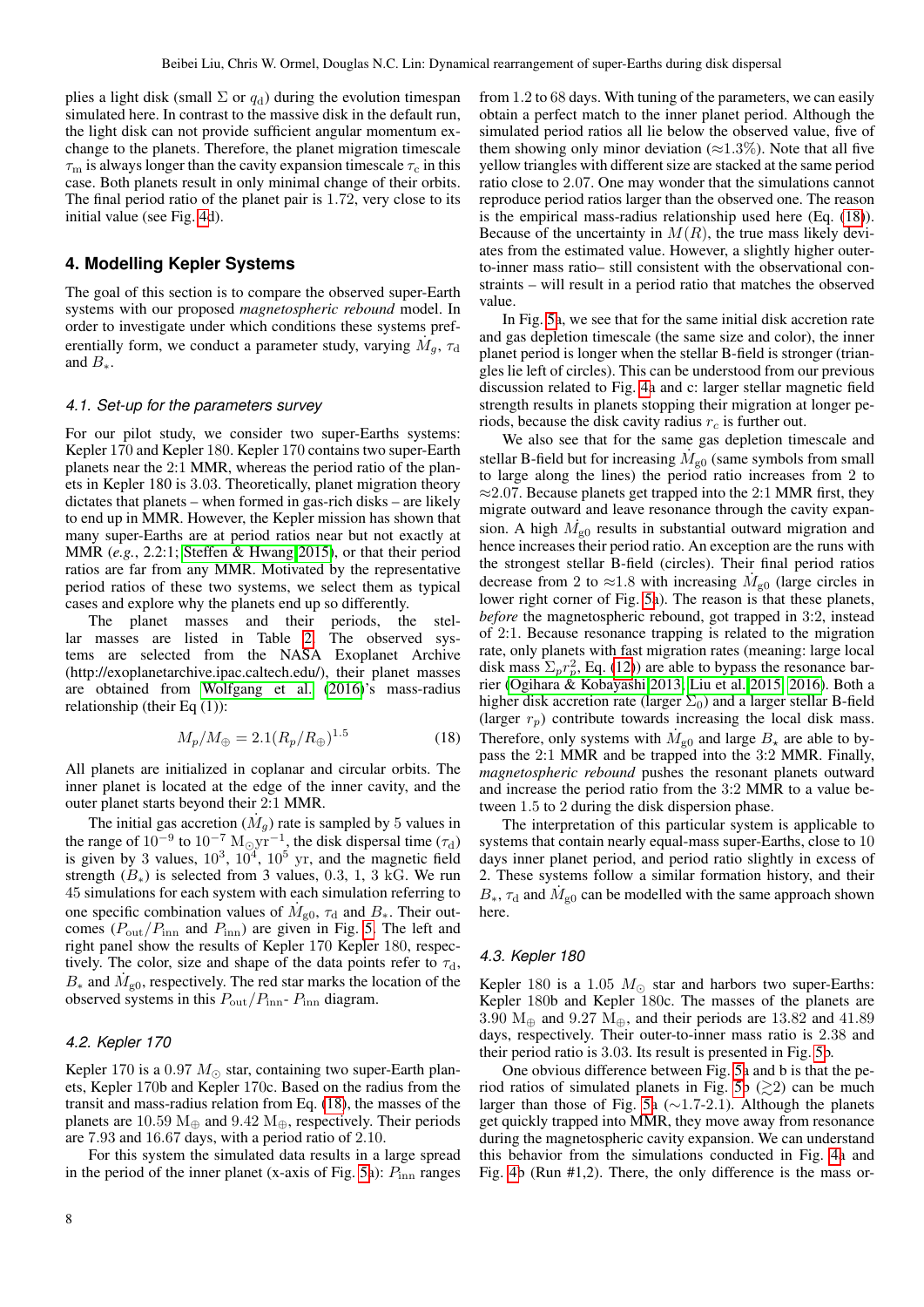<span id="page-8-1"></span>Table 2. Properites of observed super-Earth system



<span id="page-8-2"></span>Fig. 5. Scatter plot of the inner period of the planet and the period ratio of the outer-to-inner planet. The left and right panel present the results of Kepler 170 and Kepler 180. The red star represents the observed data and other symbols give the results of numerical simulations. Symbols correspond to stellar magnetic field strengths  $B_*$  where  $B_*$  equals 0.3 kG (triangle), 1 kG (square) and 3 kG (circle). Color corresponds to the disk dispersal timescale  $(\tau_d)$  where purple, green, orange mean  $10^3$ ,  $10^4$  and  $10^5$  yr. The size of the symbols represent the disk accretion rate at the onset of disk dispersal  $(M_{g0})$ , ranging from  $10^{-9}$  (small),  $3 \times 10^{-9}$ ,  $10^{-8}$ ,  $3 \times 10^{-8}$  to  $10^{-7}$  M<sub>o</sub>yr<sup>-1</sup> (large).

der of the planets. When the outer-to-inner planet mass ratio is large, the outer planet can continue to migrate extensively after leaving resonance, resulting in a large period ratio. In Kepler 180 the outer planet is more massive than the inner one, whereas in Kepler 170 the planets are of nearly equal-mass. Consequently, the period ratios in Fig. [5b](#page-8-2) are larger than those in Fig. [5a](#page-8-2).

From Fig. [5b](#page-8-2) we see that the observed planet periods and their ratio (red star) lie inside the range spanned up by the simulations. Therefore, this system is well-fitted by the *magnetospheric rebound* mechanism and we are able to constrain key disk and stellar magnetic parameters. Kepler 180 represents the systems that have a massive outer planet  $(M_{\text{out}}/M_{\text{inn}} \gtrsim 2)$  and typical period ratio larger than ∼2.5. These super-Earths are far from first order resonance – a feature that cannot be explained by convergent migration alone. The *magnetospheric rebound* mechanism that we propose, however, is able to explain the formation of these type of systems.

# <span id="page-8-0"></span>**5. Discussion and Conclusion**

In this paper, the *magnetospheric rebound* mechanism has been developed to explain the departure of close-in super-Earths from resonance. *Magnetospheric rebound* relies on the outward migration of planets that end up near the magnetospheric cavity radius. At this radius (the disk edge) the Type I torque becomes one-sided. We have derived the expression for the one-sided corotation torque (Eq. [\(11\)](#page-3-4)) for the first time. We have performed N-body simulations of the dynamical evolution of two-planet systems during the gas disk dispersal phase, varying the planet masses  $(M_p)$ , the disk accretion rate  $(M_{g0})$ , the disk depletion timescale ( $\tau_d$ ) and the stellar magnetic field strength ( $B_*$ ). We find that the final orbits of the planets can be substantially rearranged by the magnetospheric cavity expansion. Three major features of our study are:

- 1. The disk significantly affects the migration behavior and, consequently, the final period ratio of the planets. The outward migration of the planet with the expanding cavity is substantial in a massive disk (high  $\dot{M}_{\rm g}$ , long  $\tau_{\rm d}$ ). On the other hand, light disks cannot transfer sufficient angular momentum to the planets (low  $\dot{M}_{\rm g}$ , short  $\tau_{\rm d}$ ). Planets in light disks therefore tend to remain at the orbits they had before the onset of the disk dispersal.
- 2. When the outer planet is more massive than the inner one  $(M_{\text{out}} > M_{\text{in}})$ , the planets tend to move away from their original resonance state. In contrast, when the inner planet is more massive ( $M_{\text{out}} < M_{\text{in}}$ ), their final period ratio remains similar to the initial one the planets had at the onset of the disk dispersal.
- 3. The strength of the stellar magnetic field  $(B_*)$  determines the size of the cavity and consequently affects the planets' final locations. The planets end up at a longer period when the B-field of the central star is stronger.

As described in Sect. [2.4,](#page-4-0) our model is limited to the linear approximation of super-Earths (Eq. [\(15\)](#page-4-2)) and the non-gap opening criterion (Eq. [\(16\)](#page-4-3)). These conditions restrict our model to low-mass planets ( $M_p \lesssim 10 M_{\oplus}$  for solar-type stars), hot and turbulent inner disks ( $h \gtrsim 0.025$  and  $\alpha_{\nu} \gtrsim 10^{-2}$ ). Therefore, magnetospheric rebound is inapplicable to massive giant planets around solar-type stars, and super-Earths around very low mass stars.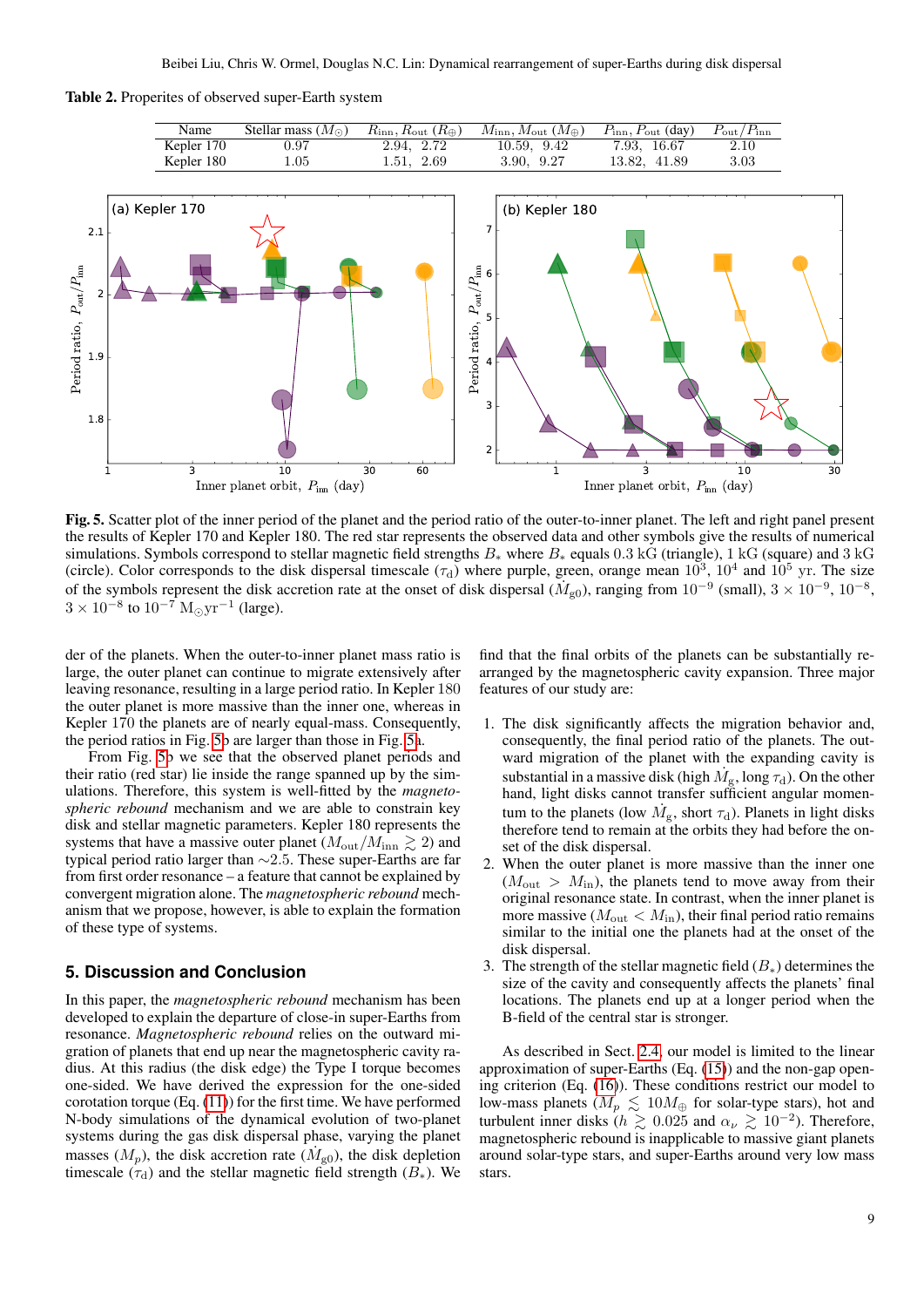Although only two-planet systems are considered in this paper, it is straightforward to extend our model to systems with more than two planets. The timescales analysis (migration timescale of planets *vs.* cavity expansion timescale) given in Sect. [3](#page-5-0) is still applicable to those systems. However, for  $>2$ planets dynamical instability may be triggered after the disk is entirely dispersed. Therefore, for  $>2$  planet systems the longterm (∼Gyr) secular evolution must be considered. In this paper where we consider only two-planet systems, the problem of post-disk dynamical instability does not arise, because our twoplanet systems are Hill stable. Specifically, Hill stability is assured when the planets' mutual separation is larger than  $2\sqrt{3}R_\mathrm{H}$  $(P_{\text{out}}/P_{\text{inn}} \ge 1.06$  for typical super-Earth) [\(Gladman 1993\)](#page-9-76). This condition is always satisfied for the planets at the end of our simulations.

Overall, our model provides a new direction for studying the dynamics of the super-Earths. For the first time, we have included the effects of the stellar magnetic field, the dispersal of the gas disk and planet migration into one unified model. Even when planets trap into MMRs due to disk migration in the early gas-rich phase, subsequent disk dispersal will induce diversity in their orbital configurations. Therefore, super-Earths can form early and yet escape resonance – a scenario consistent with both migration theory as well as the Kepler census.

Applying the *magnetospheric rebound* model to Kepler 170 and Kepler 180, we were able to constrain the formation conditions (*e.g.*,  $\dot{M}_{\text{g0}}$ ,  $\tau_{\text{d}}$  and  $B_*$ ) that result in an architecture consistent with the observations (Section [4\)](#page-7-0). In addition, our results hint that a two-planet system will end up with a period ratio that depends on the mass order of the planets (Section [3\)](#page-5-0). However, to ultimately verify the *magnetospheric rebound* model, a statistical analysis is needed. Specifically, the Kepler mission has vastly increased the number of multi-planetary systems. Therefore, a large sample is available to statistically analyze the orbital properties of the super-Earth population. In a followup paper, we will conduct a full exploration of this mass ratioperiod ratio correlation in the light of two formation scenarios of super-Earths [\(Morbidelli & Raymond 2016\)](#page-9-77): *in-situ* growth [\(Hansen & Murray 2012;](#page-9-78) [Chiang & Laughlin 2013\)](#page-9-79) and migration [\(Terquem & Papaloizou 2007;](#page-9-80) [McNeil & Nelson 2010\)](#page-9-81). Comparison between the predictions of the magnetospheric rebound model and the Kepler observations enable us to distinguish between these formation scenarios, and to gain a better understanding of the origin of super-Earths.

Acknowledgements. We thank Shigeru Ida, Carsten Dominik, Gijs Mulders, Bin Dai and Zhuoxiao Wang for useful discussions. We also thank the anonymous referee for their helpful suggestions and comments. B.L. and C.W.O are supported by the Netherlands Organization for Scientific Research (NWO; VIDI project 639.042.422).

## **References**

- <span id="page-9-68"></span>Aarseth, S. J. 2003, Gravitational N-Body Simulations, 430
- <span id="page-9-43"></span>Armitage, P. J. 2010, Astrophysics of Planet Formation, 294
- <span id="page-9-65"></span>Armitage, P. J. 2011, ARA&A, 49, 195
- <span id="page-9-55"></span>Artymowicz, P. 1993, ApJ, 419, 155
- <span id="page-9-62"></span>Balbus, S. A. & Hawley, J. F. 1998, Reviews of Modern Physics, 70, 1
- <span id="page-9-17"></span>Baruteau, C., Crida, A., Paardekooper, S.-J., et al. 2014, Protostars and Planets VI, 667
- <span id="page-9-31"></span>Baruteau, C. & Papaloizou, J. C. B. 2013, ApJ, 778, 7
- <span id="page-9-30"></span>Batygin, K. & Adams, F. C. 2017, ArXiv e-prints
- <span id="page-9-24"></span>Batygin, K. & Morbidelli, A. 2013, AJ, 145, 1
- <span id="page-9-60"></span>Bitsch, B. & Kley, W. 2010, A&A, 523, A30
- <span id="page-9-4"></span>Bonfils, X., Delfosse, X., Udry, S., et al. 2013, A&A, 549, A109
- <span id="page-9-28"></span>Chatterjee, S. & Ford, E. B. 2015, ApJ, 803, 33
- <span id="page-9-79"></span>Chiang, E. & Laughlin, G. 2013, MNRAS, 431, 3444
- <span id="page-9-63"></span><span id="page-9-35"></span>Cossou, C., Raymond, S. N., Hersant, F., & Pierens, A. 2014, A&A, 569, A56
- <span id="page-9-33"></span>Davis, S. W., Stone, J. M., & Pessah, M. E. 2010, ApJ, 713, 52
- Delisle, J.-B., Correia, A. C. M., & Laskar, J. 2015, A&A, 579, A128
- <span id="page-9-26"></span>Delisle, J.-B., Laskar, J., & Correia, A. C. M. 2014, A&A, 566, A137
- <span id="page-9-23"></span>Delisle, J.-B., Laskar, J., Correia, A. C. M., & Boue, G. 2012, A&A, 546, A71 ´
- <span id="page-9-12"></span>Fabrycky, D. C., Lissauer, J. J., Ragozzine, D., et al. 2014, ApJ, 790, 146
- <span id="page-9-11"></span>Fang, J. & Margot, J.-L. 2012, ApJ, 761, 92
- <span id="page-9-61"></span>Fendyke, S. M. & Nelson, R. P. 2014, MNRAS, 437, 96
- <span id="page-9-44"></span>Frank, J., King, A., & Raine, D. 1992, Accretion power in astrophysics.
- <span id="page-9-2"></span>Fressin, F., Torres, G., Charbonneau, D., et al. 2013, ApJ, 766, 81
- <span id="page-9-42"></span>Ghosh, P. & Lamb, F. K. 1979, ApJ, 232, 259
- <span id="page-9-76"></span><span id="page-9-32"></span>Gladman, B. 1993, Icarus, 106, 247
- Goldreich, P. & Schlichting, H. E. 2014, AJ, 147, 32
- <span id="page-9-15"></span>Goldreich, P. & Tremaine, S. 1979, ApJ, 233, 857
- <span id="page-9-51"></span>Goldreich, P. & Tremaine, S. 1980, ApJ, 241, 425
- <span id="page-9-78"></span>Hansen, B. M. S. & Murray, N. 2012, ApJ, 751, 158
- <span id="page-9-66"></span>Hartmann, L., Calvet, N., Gullbring, E., & D'Alessio, P. 1998, ApJ, 495, 385
- <span id="page-9-71"></span>Henrard, J. & Lemaitre, A. 1983, Icarus, 55, 482
- <span id="page-9-1"></span>Howard, A. W., Marcy, G. W., Bryson, S. T., et al. 2012, ApJS, 201, 15
- <span id="page-9-37"></span><span id="page-9-10"></span>Johansen, A., Davies, M. B., Church, R. P., & Holmelin, V. 2012, ApJ, 758, 39 Johns-Krull, C. M. 2007, ApJ, 664, 975
- <span id="page-9-41"></span>Johns-Krull, C. M., Chen, W., Valenti, J. A., et al. 2013, ApJ, 765, 11
- <span id="page-9-16"></span>Kley, W. & Nelson, R. P. 2012, ARA&A, 50, 211
- <span id="page-9-38"></span>Koenigl, A. 1991, ApJ, 370, L39
- <span id="page-9-46"></span>Lai, D., Foucart, F., & Lin, D. N. C. 2011, MNRAS, 412, 2790
- <span id="page-9-25"></span>Lee, M. H., Fabrycky, D., & Lin, D. N. C. 2013, ApJ, 774, 52
- <span id="page-9-18"></span>Lee, M. H. & Peale, S. J. 2002, ApJ, 567, 596
- <span id="page-9-14"></span>Lin, D. N. C. & Papaloizou, J. 1979, MNRAS, 186, 799
- <span id="page-9-54"></span>Lin, D. N. C. & Papaloizou, J. C. B. 1993, in Protostars and Planets III, ed. E. H.
- Levy & J. I. Lunine, 749–835
- <span id="page-9-45"></span>Lipunov, V. M. & Shakura, N. I. 1980, Soviet Astronomy Letters, 6, 28
- <span id="page-9-22"></span>Lithwick, Y. & Wu, Y. 2012, ApJ, 756, L11
- <span id="page-9-6"></span>Lithwick, Y., Xie, J., & Wu, Y. 2012, ApJ, 761, 122
- <span id="page-9-75"></span>Liu, B., Zhang, X., & Lin, D. N. C. 2016, ApJ, 823, 162
- <span id="page-9-69"></span>Liu, B., Zhang, X., Lin, D. N. C., & Aarseth, S. J. 2015, ApJ, 798, 62
- <span id="page-9-8"></span>Lopez, E. D. & Fortney, J. J. 2014, ApJ, 792, 1
- <span id="page-9-40"></span>Mamajek, E. E. 2009, in American Institute of Physics Conference Series, Vol. 1158, American Institute of Physics Conference Series, ed. T. Usuda, M. Tamura, & M. Ishii, 3–10
- <span id="page-9-7"></span>Marcy, G. W., Isaacson, H., Howard, A. W., et al. 2014, ApJS, 210, 20
- <span id="page-9-3"></span>Mayor, M., Marmier, M., Lovis, C., et al. 2011, ArXiv e-prints: 1109.2497
- <span id="page-9-81"></span>McNeil, D. S. & Nelson, R. P. 2010, MNRAS, 401, 1691
- <span id="page-9-49"></span>McQuillan, A., Mazeh, T., & Aigrain, S. 2014, ApJS, 211, 24
- <span id="page-9-21"></span>Mills, S. M., Fabrycky, D. C., Migaszewski, C., et al. 2016, Nature, 533, 509
- <span id="page-9-77"></span>Morbidelli, A. & Raymond, S. N. 2016, ArXiv e-prints:1610.07202
- <span id="page-9-5"></span>Mulders, G. D., Pascucci, I., & Apai, D. 2015, ApJ, 798, 112
- <span id="page-9-72"></span>Murray, C. D. & Dermott, S. F. 1999, Solar system dynamics
- <span id="page-9-67"></span>Ogihara, M., Duncan, M. J., & Ida, S. 2010, ApJ, 721, 1184
- <span id="page-9-34"></span>Ogihara, M. & Ida, S. 2009, ApJ, 699, 824
- <span id="page-9-74"></span>Ogihara, M. & Kobayashi, H. 2013, ApJ, 775, 34
- 
- <span id="page-9-36"></span>Ogihara, M., Morbidelli, A., & Guillot, T. 2015, A&A, 578, A36
- <span id="page-9-58"></span>Ormel, C. W. 2013, MNRAS, 428, 3526
- <span id="page-9-53"></span>Paardekooper, S.-J., Baruteau, C., Crida, A., & Kley, W. 2010, MNRAS, 401, 1950
- <span id="page-9-70"></span>Paardekooper, S.-J., Baruteau, C., & Kley, W. 2011, MNRAS, 410, 293
- <span id="page-9-56"></span>Paardekooper, S.-J. & Papaloizou, J. C. B. 2009a, MNRAS, 394, 2297
- <span id="page-9-57"></span>Paardekooper, S.-J. & Papaloizou, J. C. B. 2009b, MNRAS, 394, 2297
- <span id="page-9-19"></span>Papaloizou, J. C. B. & Szuszkiewicz, E. 2005, MNRAS, 363, 153
- <span id="page-9-0"></span>Petigura, E. A., Howard, A. W., & Marcy, G. W. 2013, Proceedings of the National Academy of Science, 110, 19273
- <span id="page-9-27"></span>Petrovich, C., Malhotra, R., & Tremaine, S. 2013, ApJ, 770, 24
- <span id="page-9-20"></span>Pierens, A. & Nelson, R. P. 2008, A&A, 482, 333
- <span id="page-9-29"></span>Rein, H. 2012, MNRAS, 427, L21
- <span id="page-9-9"></span>Rogers, L. A. 2015, ApJ, 801, 41
- <span id="page-9-59"></span>Romanova, M. M., Ustyugova, G. V., Koldoba, A. V., & Lovelace, R. V. E. 2002, ApJ, 578, 420
- <span id="page-9-48"></span>Romanova, M. M., Ustyugova, G. V., Koldoba, A. V., & Lovelace, R. V. E. 2004, ApJ, 610, 920
- <span id="page-9-47"></span>Romanova, M. M., Ustyugova, G. V., Koldoba, A. V., Wick, J. V., & Lovelace, R. V. E. 2003, ApJ, 595, 1009
- <span id="page-9-13"></span>Shabram, M., Demory, B.-O., Cisewski, J., Ford, E. B., & Rogers, L. 2016, ApJ, 820, 93
- <span id="page-9-39"></span>Shakura, N. I. & Sunyaev, R. A. 1973, A&A, 24, 337
- <span id="page-9-73"></span>Steffen, J. H. & Hwang, J. A. 2015, MNRAS, 448, 1956
- <span id="page-9-64"></span>Suzuki, T. K., Muto, T., & Inutsuka, S.-i. 2010, ApJ, 718, 1289
- <span id="page-9-52"></span>Tanaka, H., Takeuchi, T., & Ward, W. R. 2002, ApJ, 565, 1257
- <span id="page-9-80"></span>Terquem, C. & Papaloizou, J. C. B. 2007, ApJ, 654, 1110
- <span id="page-9-50"></span>Ward, W. R. 1997, Icarus, 126, 261